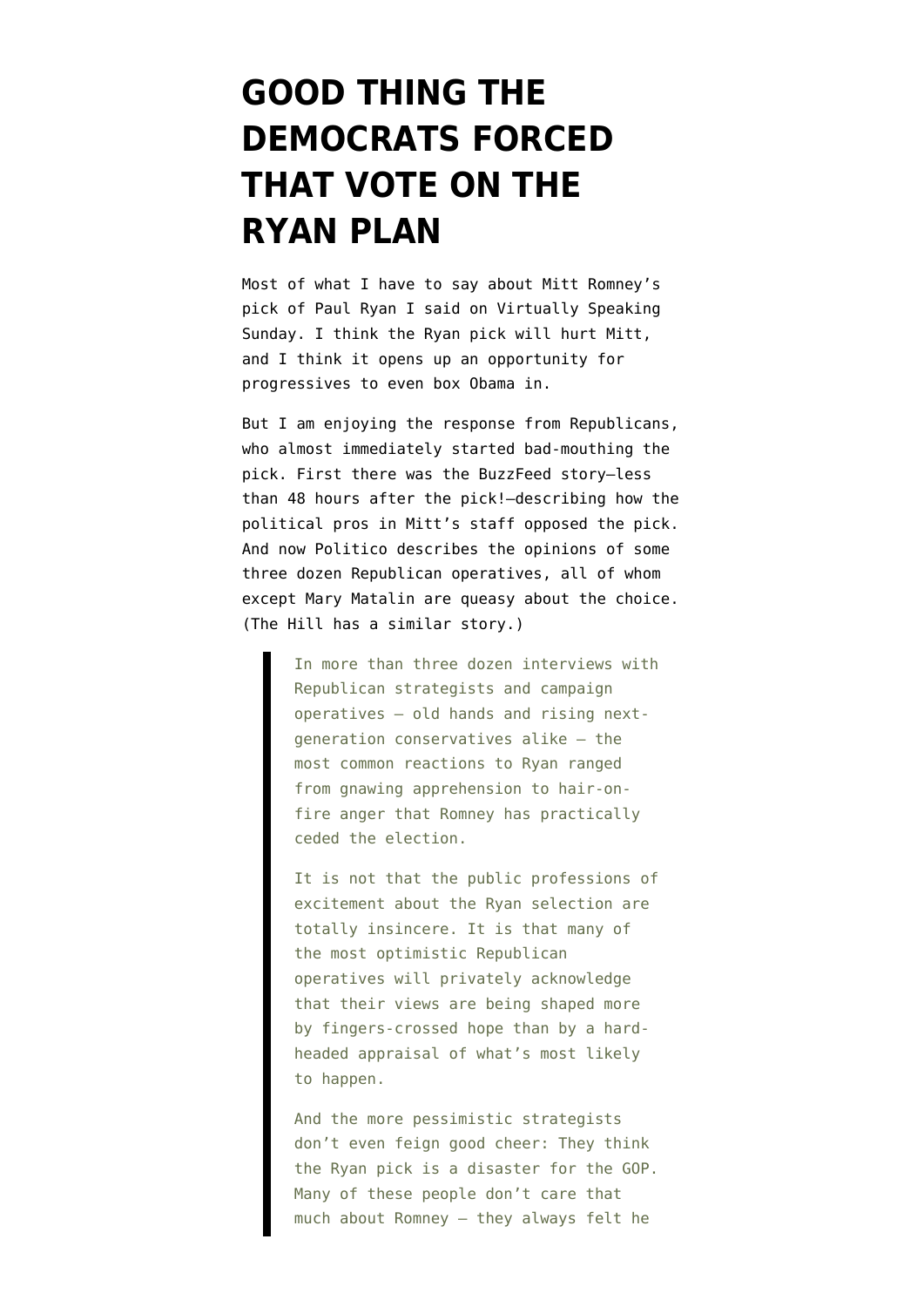faced an improbable path to victory but are worried that Ryan's vocal views about overhauling Medicare will be a millstone for other GOP candidates in critical House and Senate races.

One big reason the operatives don't like this choice is it makes their job–getting down-ticket Republicans elected–harder.

> And that's just what it does to the Romney-Ryan ticket. Forget how it plays in close House and Senate races.

"Very not helpful down ballot — very," said one top Republican consultant.

"This is the day the music died," one Republican operative involved in 2012 races said after the rollout. The operative said that every House candidate now is racing to get ahead of this issue.

And what Politico doesn't dwell on–but what [Crooks & Liars noted](http://crooksandliars.com/jon-perr/98-percent-republicans-congress-voted-ryans-medicare) the other day–is that it's already too late for most of the Republicans running for reelection to separate themselves from Ryan's signature policy. Because they already voted for it.

> Even as Mitt Romney was introducing Wisconsin Rep. Paul Ryan as his running mate, his campaign was [preparing a](http://politicalticker.blogs.cnn.com/2012/08/11/romney-camp-prepares-medicare-defense-after-ryan-pick/) [defense](http://politicalticker.blogs.cnn.com/2012/08/11/romney-camp-prepares-medicare-defense-after-ryan-pick/) of the House Budget Chairman's draconian Medicare proposals. With good reason. After all, in April 2011 the nonpartisan [Congressional Budget Office](http://www.perrspectives.com/blog/archives/002147.htm) forecast that Ryan's scheme to convert today's guaranteed Medicare insurance program into an underfunded voucher system would dramatically shift the health care costs onto America's seniors. And in February 2010, Ryan acknowledged his privatization plan for millions of future elderly constituted [rationing](http://voices.washingtonpost.com/ezra-klein/2010/02/rep_paul_ryan_rationing_happen.html).